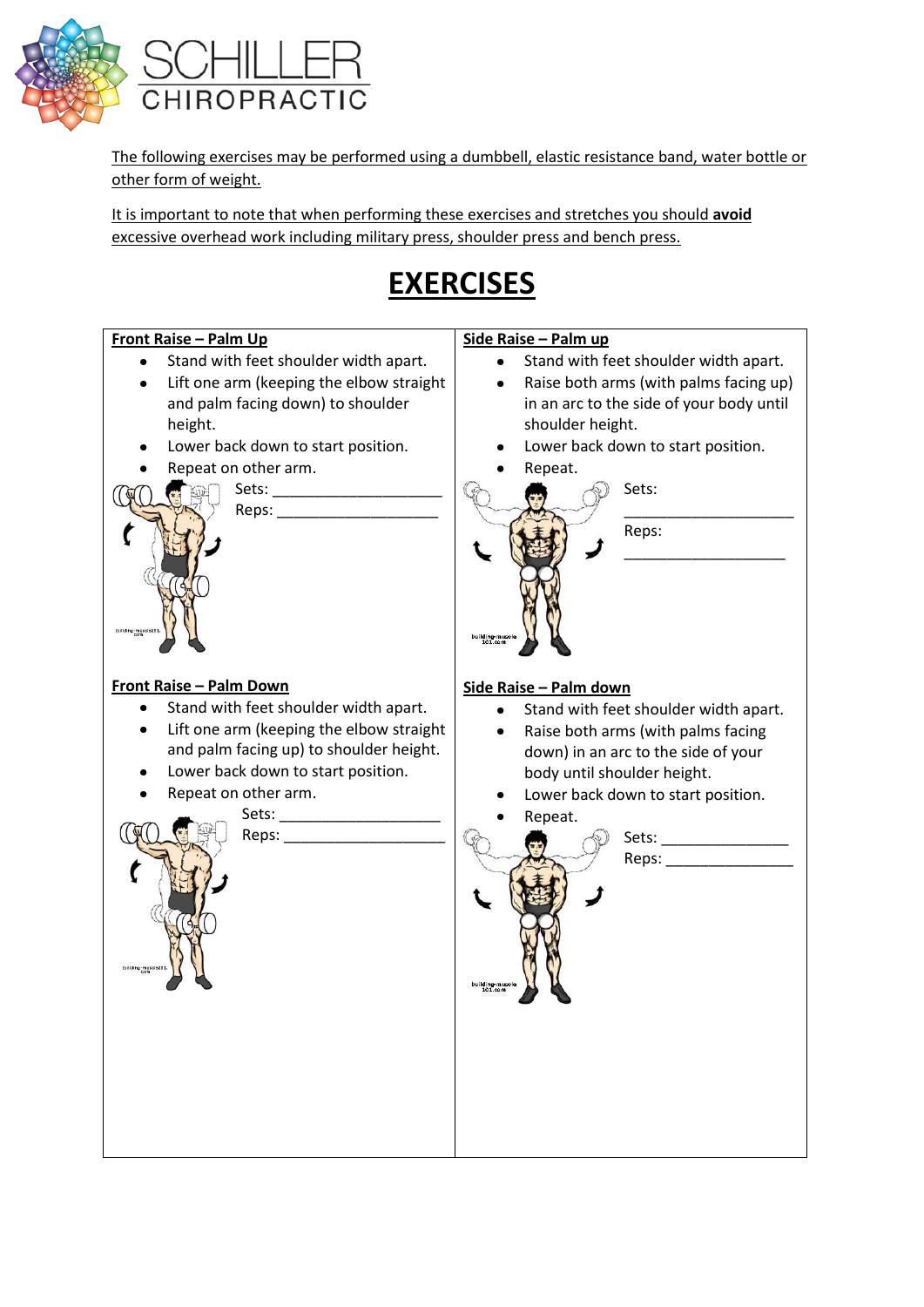

# CHIROPRACTIC

#### **Empty Can**

- Stand with feet shoulder width apart.  $\bullet$
- Raise your arm at a 45° angle in front of  $\bullet$ your body to shoulder height.
- Thumb points down and elbow is kept straight.
- Lower arm back down to starting point.
- Repeat Sets: Reps:

#### **External Rotation**

- Lie on your with side being exercised up
- Place a towel between your body and elbow.
- Keep your elbow bent 90°.  $\bullet$
- Rotate your arm towards the ceiling.  $\bullet$
- Lower to start position and repeat.  $\bullet$
- This exercise may also be performed  $\bullet$ standing.

Sets: Reps:



**Sword Exercise**

- Stand with your feet shoulder width apart and knees slightly bent.
- Brace your core.
- Begin with your arm across your body and your hand in front of your opposite hip.
- Keeping your elbow straight, lift your  $\bullet$ arm diagonally across your body.
- Lower your arm back down to starting position.



#### **Subscapularis Exercise**

- $\bullet$ Roll up a towel and place it between your elbow and your body.
- Stand with feet shoulder width apart.
- Lower your shoulder and bring your elbow towards your body, squeezing the towel.
- Hold this contraction for 10-30 seconds before resting.

Sets:



#### **Bicep Curls**

- Standing with feet shoulder width apart and arms by your body. Palms face forward.
- Do with body leaning forwards to take pressure off front of shoulder.
- Bend arm at the elbow until your palm reaches shoulder height.
- Lower back down to starting position.
- Repeat on the opposite side.



Sets:  $\qquad \qquad \qquad$ Reps: \_\_\_\_\_\_\_\_\_\_\_\_\_\_\_\_\_\_\_

#### **Triceps Extensions**

- Stand with feet shoulder width apart.
- Bend at the hips, keeping your back straight (not like the illustrated man).
- Start with your elbow bent 90° and tucked against your body.
- Extend elbow until your arm is straight.
- Return to the starting position.
- Repeat

Sets: